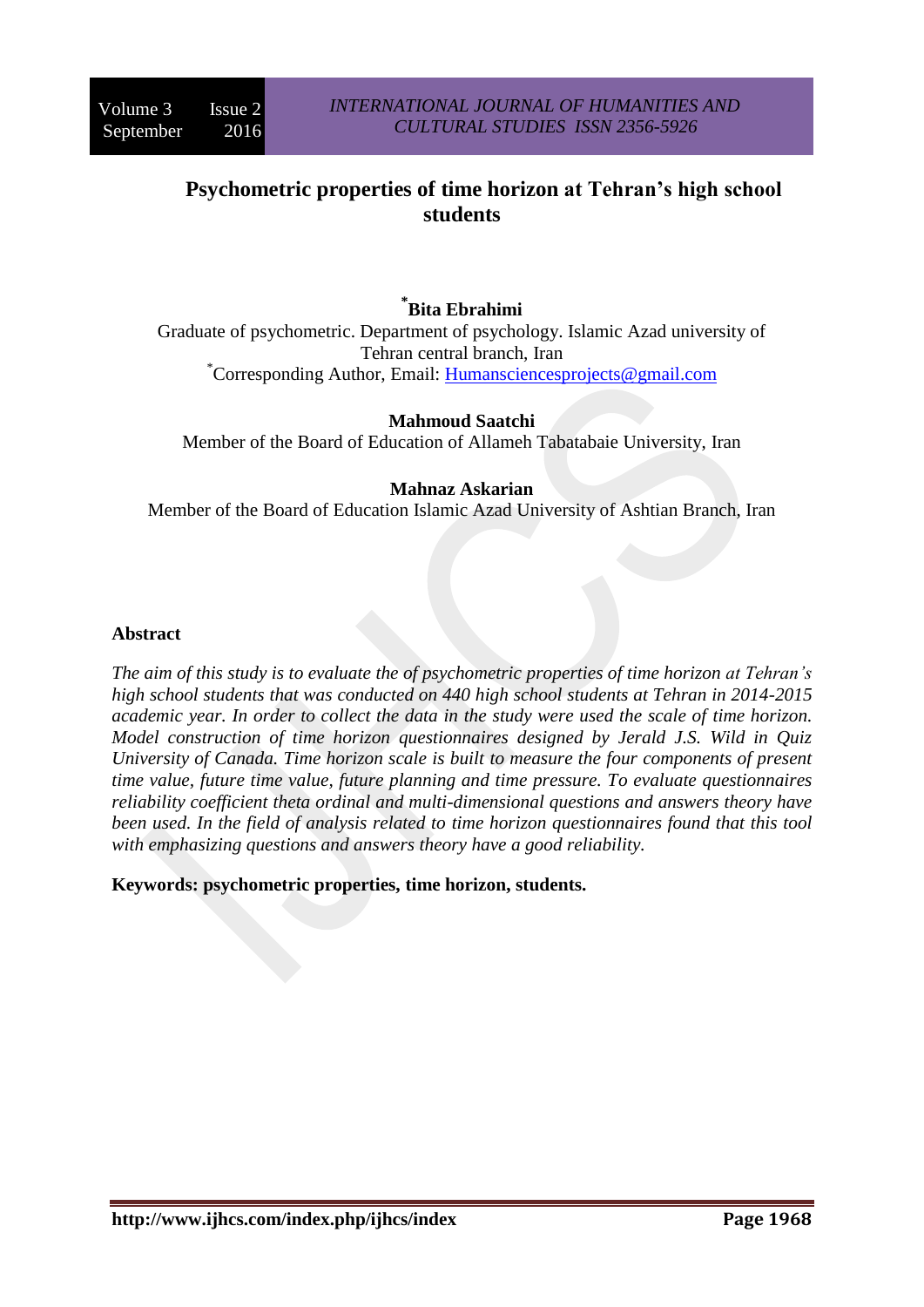### **Introduction and Problem Statement**

Time horizon variable belongs to the field of positive psychology. Time horizon is set of hope and optimism indicators in positive psychology and has four subscale: of present time value, future time value, future planning and time pressure. The questionnaire has 40 questions which are graded based on the Likert scale. Hope therapy considers this goal that help to clients for formulate clear objectives. Many pathways create for this objectives and stimulate them to pursue their goals and framing the obstacles anew as challenges to overcome them (*Bryant*, 2010). With an emphasis on the absence of valid and new tests in the field of identify the positive psychology variables can be noted to new and innovative aspect of this research. The existing vacuum in the field of used tools in the relevant sphere is stamp of approval for this claim. The design a practical and brief edition for the identification of these variables that all psychologists, counselors and test makers can use it, is the most functional purposes in this research (Kusche, 2011).

Reliability and validity of psychological tests can be an important step in the fulfillment of research projects. Since the most methods of acquiring knowledge is the benefit of the research method, should be attempted until in all fields suitable methods for analysis in research processes, especially offered in the field of psychometrics (Fan, 2011). According to the expressed contents the aim of this study is to evaluate the psychometric properties of time horizon in Tehran's high school students. Therefore, the main question in this study is that the time horizon questionnaires: would be have the desirable characteristics of psychometrics?

## **Methodology**

In this research to identify psychometric indicators, for identify indicators of time horizon has been paid. So is an applied-descriptive research and wants to assess the reliability and validity of time horizon instruments. The population of present study is all high school students at Tehran in 2014-2015 academic year. Therefore, to select the sample was used adequacy indicator of sampling volume (KMO) and 440 people were selected as sample population with multistage cluster sampling method.

In order to collect the data in the study were used the scale of time horizon. Model construction of time horizon questionnaires designed by Jerald J.S. Wild in Quiz University of Canada. Time horizon scale is built to measure the four components of the future value, present value, future planning and time pressure.

Each item of this scale is scored one to four. Finally, to evaluate questionnaires reliability have been used ordinal coefficient theta.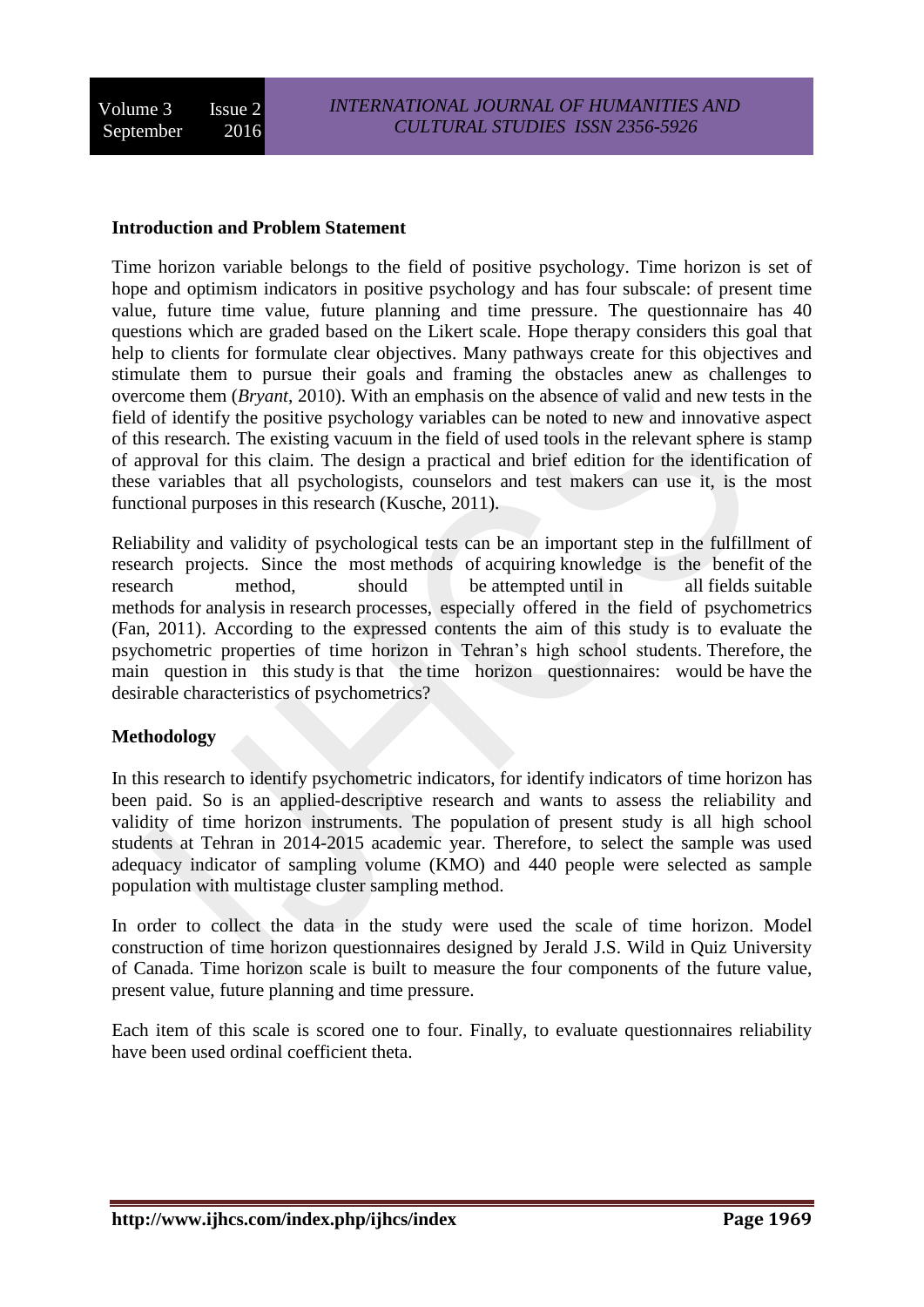## **Research Findings**

| components of time |         | <b>Min</b> | Max   |               | standard                      |           |
|--------------------|---------|------------|-------|---------------|-------------------------------|-----------|
| horizon            | Volume. |            |       | Mean<br>Value | Standard error of the<br>Mean | deviation |
| future planning    | 423     | 15.00      | 39.00 | 26.6005       | 0.23456                       | 4.82428   |
| time pressure      | 423     | 19.00      | 37.00 | 27.4444       | 0.15920                       | 3.27436   |
| future planning    | 423     | 21.00      | 37.00 | 29.1058       | 0.15217                       | 3.10357   |
| time pressure      | 423     | 18.00      | 36.00 | 26.6643       | 0.18426                       | 3.78959   |

**Table 1.** Descriptive data related to components of development capital

| Table 2. The Ordinal theta value related to components of time horizon |  |  |  |  |  |  |
|------------------------------------------------------------------------|--|--|--|--|--|--|
|                                                                        |  |  |  |  |  |  |

| components of time horizon | Ordinal theta value | N of Question |
|----------------------------|---------------------|---------------|
| Present time value         | 0.853893            | 10            |
| Future time value          | 0.872428            | 10            |
| future planning            | 0.887191            | 10            |
| time pressure              | 0.850216            | 10            |

The amounts of obtained theta shows that the future planning have the highest homogeneity (0.887191) and time pressure have least amount of homogeneity (0.850216).

For all components of time horizon the homogeneity of the questions is acceptable. In the figure.1 is proposed the amount of awareness for time horizon questionnaire. Since the full awareness factor analysis for this questionnaire has been implemented on two dimensions, figure.1 is provided all represents dimensions.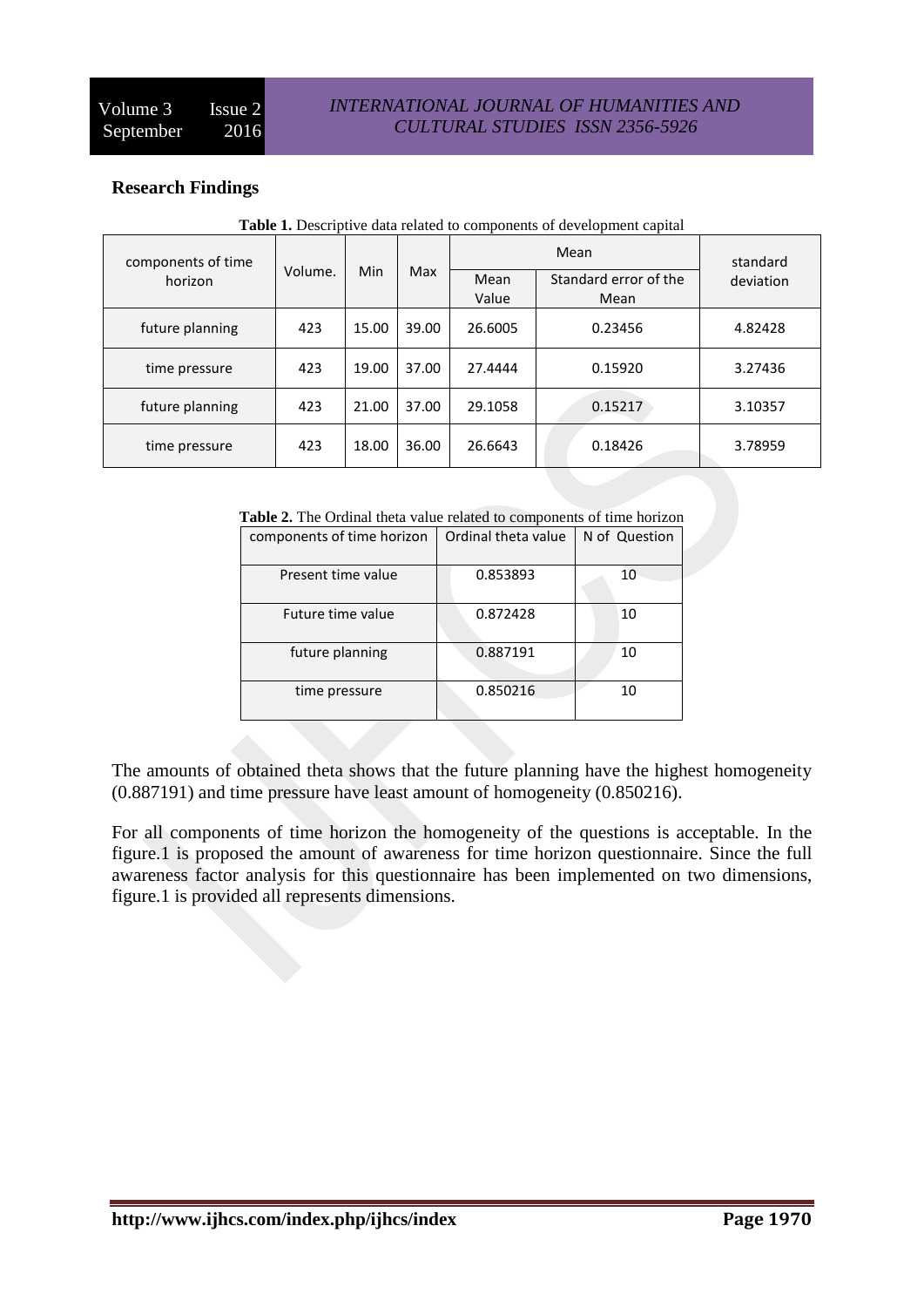

**Figure 1.** The amount of awareness for time horizon questionnaire based on two dimensions

The amount of total awareness of questionnaire is high at all levels. This amount of awareness is desirable and appropriate even for very large and very small thetas and its error rate is low and it shows questions well with these two dimensions.

But is necessary to be determined dimensions and the questions that have the highest load factor with them. In the following table factor loadings of each question is marked by two factors. Color values in this table are the factor loadings above 0.30.

| Question no.   | <b>First Factor</b> | <b>Second Factor</b> | <b>Third Factor</b> | <b>Forth Factor</b> | The Value of shared<br>variance |
|----------------|---------------------|----------------------|---------------------|---------------------|---------------------------------|
| 1              | 0.326               | 0.099                | 0.144               | 0.021               | 0.137254                        |
| $\overline{2}$ | 0.312               | 0.024                | 0.0252              | 0.072               | 0.10373904                      |
| 3              | 0.083               | 0.348                | 0.0348              | 0.129               | 0.14584504                      |
| $\overline{4}$ | 0.036               | 0.063                | 0.078               | 0.541               | 0.30403                         |
| 5              | 0.418               | 0.064                | 0.1                 | 0.085               | 0.196045                        |
| 6              | 0.037               | 0.084                | 0.111               | 0.61                | 0.392846                        |
| 7              | 0.078               | 0.07                 | 0.378               | 0.008               | 0.153932                        |
| 8              | 0.058               | 0.58                 | 0.001               | 0.017               | 0.340054                        |
| 9              | 0.549               | 0.049                | 0.054               | 0.105               | 0.317743                        |
| 10             | 0.012               | 0.087                | 0.08                | 0.61                | 0.386213                        |
| 11             | 0.098               | 0.08                 | 0.183               | 0.394               | 0.204729                        |
| 12             | 0.072               | 0.141                | 0.537               | 0.366               | 0.44739                         |
| 13             | 0.432               | 0.072                | 0.0439              | 0.094               | 0.20257121                      |
| 14             | 0                   | 0.515                | 0.0515              | 0.065               | 0.27210225                      |

**Table 3.** Load factor of development capital questionnaire's questions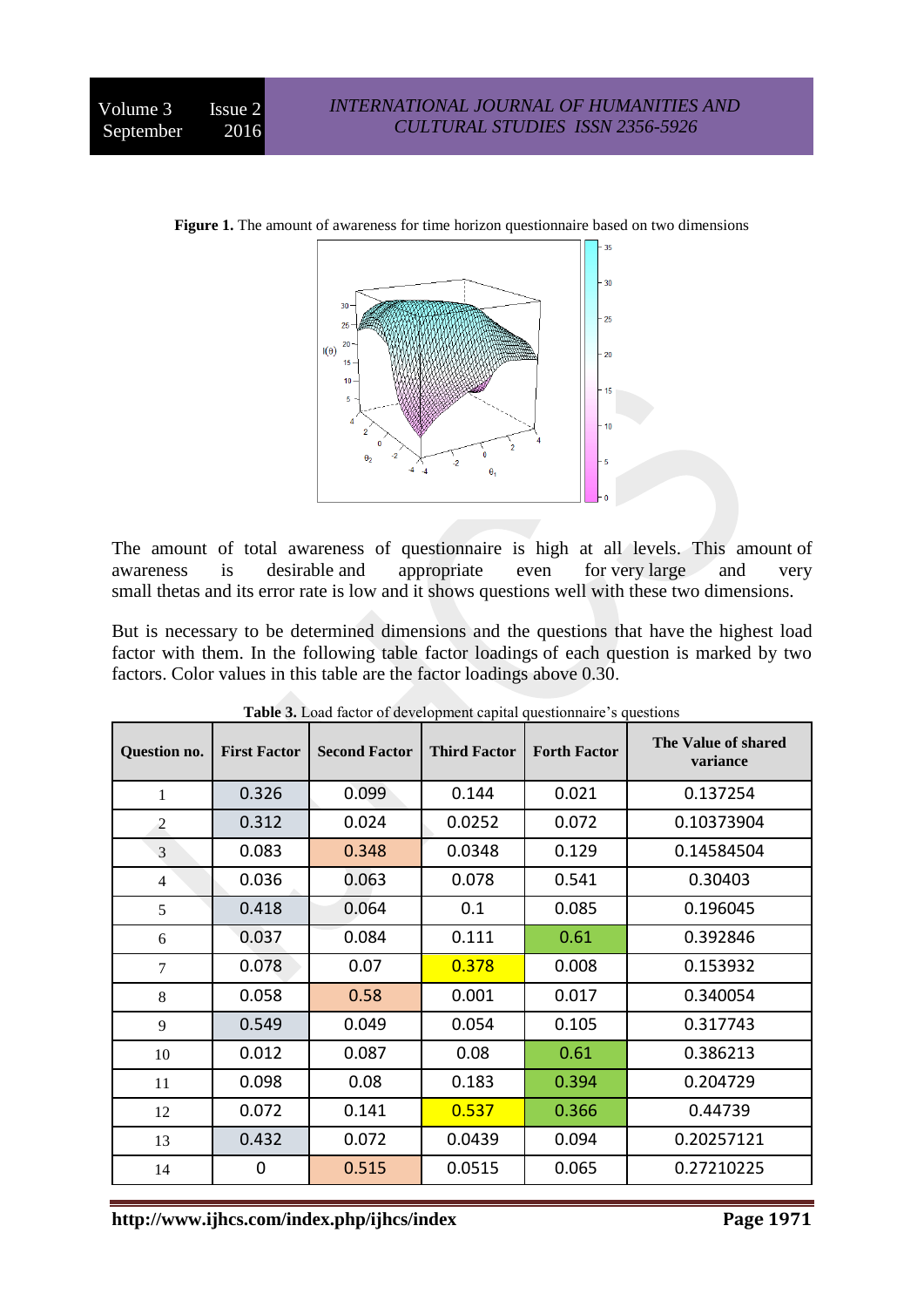## Volume 3 Issue 2<br>September 2016 September

## *INTERNATIONAL JOURNAL OF HUMANITIES AND CULTURAL STUDIES ISSN 2356-5926*

| <b>Ouestion no.</b> | <b>First Factor</b> | <b>Second Factor</b> | <b>Third Factor</b> | <b>Forth Factor</b> | The Value of shared<br>variance |
|---------------------|---------------------|----------------------|---------------------|---------------------|---------------------------------|
| 15                  | 0.113               | 0.03                 | 0.413               | 0.077               | 0.190167                        |
| 16                  | 0.024               | 0.024                | 0.047               | 0.301               | 0.093962                        |
| 17                  | 0.47                | 0.47                 | 0.296               | 0.012               | 0.52956                         |
| 18                  | 0.011               | 0.087                | 0.514               | 0.064               | 0.275982                        |
| 19                  | 0.059               | 0.059                | 0.459               | 0.073               | 0.222972                        |
| 20                  | 0.068               | 0.04                 | 0.668               | 0.055               | 0.455473                        |
| 21                  | 0.468               | 0.074                | 0.059               | 0.023               | 0.22851                         |
| 22                  | $-0.09$             | 0.815                | 0.09                | 0.072               | 0.685609                        |
| 23                  | $-0.11$             | 0.014                | 0.793               | 0.039               | 0.642666                        |
| 24                  | 0.068               | 0.038                | 0.088               | 0.111               | 0.026133                        |
| 25                  | $\mathbf 0$         | 0.045                | 0.651               | 0.024               | 0.426402                        |
| 26                  | 0.446               | 0.446                | 0.12                | 0.024               | 0.412808                        |
| 27                  | 0.702               | 0.002                | 0.01                | 0.505               | 0.747933                        |
| 28                  | $-0.01$             | 0.015                | 0.03                | 0.324               | 0.106201                        |
| 29                  | $-0.03$             | 0.015                | 0.815               | 0.664               | 1.106246                        |
| 30                  | 0.09                | 0.074                | 0.09                | 0.339               | 0.136597                        |
| 31                  | $-0.07$             | 0.801                | 0.07                | 0.045               | 0.653426                        |
| 32                  | $-0.05$             | 0.058                | 0.05                | 0.738               | 0.553008                        |
| 33                  | $-0.11$             | 0.014                | 0.814               | 0.073               | 0.680221                        |
| 34                  | 0.099               | 0.052                | 0.052               | 0.434               | 0.203565                        |
| 35                  | 0.52                | 0.045                | 0.399               | 0.087               | 0.439195                        |
| 36                  | 0.024               | 0.464                | 0.064               | 0.067               | 0.224457                        |
| 37                  | 0.461               | 0.001                | 0.139               | 0.074               | 0.237319                        |
| 38                  | 0.541               | 0.055                | 0.045               | 0.01                | 0.297831                        |
| 39                  | 0.041               | 0.541                | 0.138               | 0.031               | 0.314367                        |
| 40                  | 0.062               | 0.573                | 0.073               | 0.012               | 0.337646                        |

The results of exploratory factor analysis based on the theory of multi-dimensional answer questions, the questionnaire component of time horizon are obtained through experimental data. This situation reflects to the structure of the questionnaire in target population in this study. In other words, have the same dimensions in the target population that has been achieved in its population.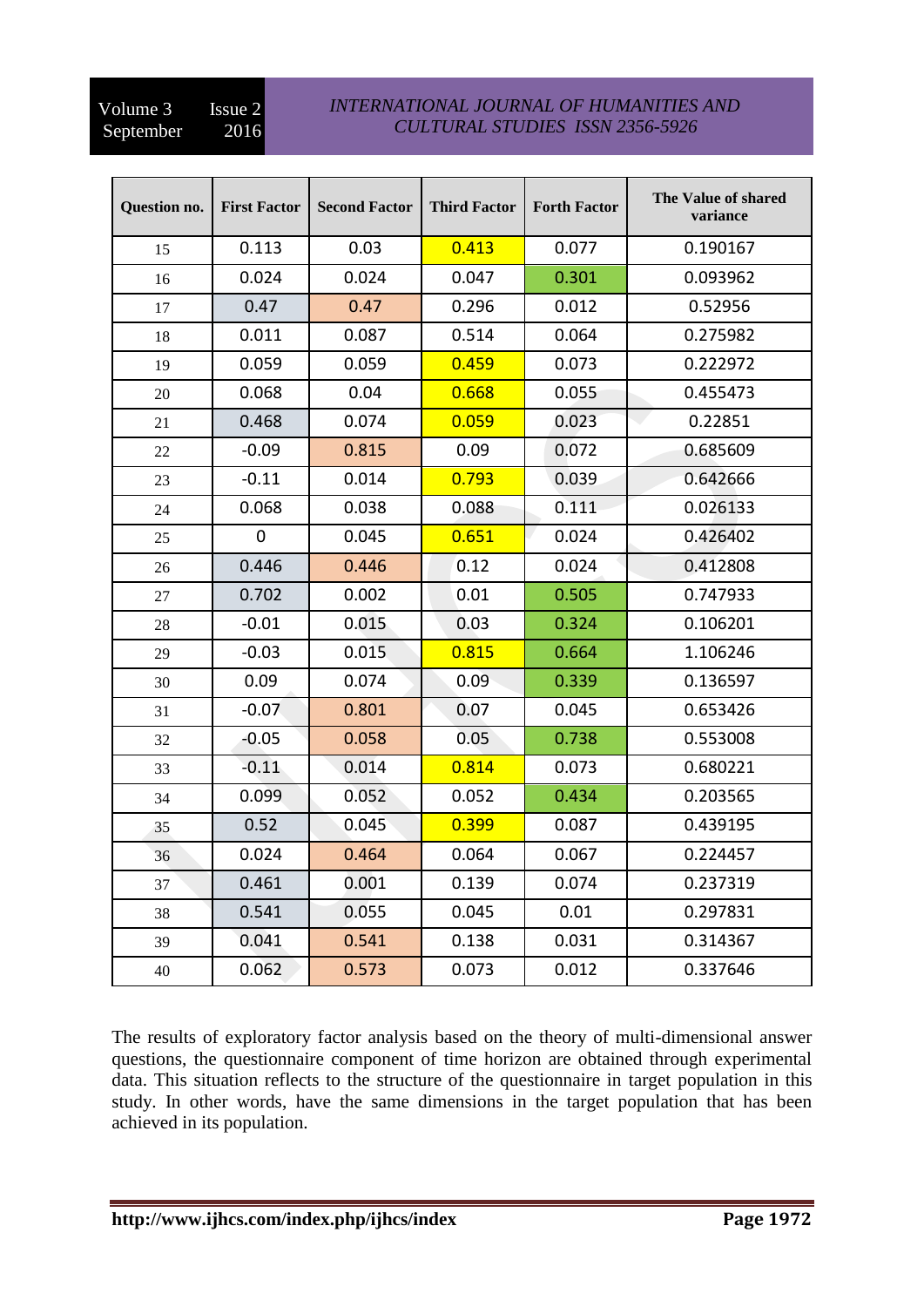**Table 4.** The reliability value related to factors of time horizon based on the theory of multi-dimensional answer questions

| <b>Estimation method</b>                                          | EAP    |
|-------------------------------------------------------------------|--------|
| Reliability of first factor                                       | 0.891  |
| Reliability of second factor                                      | 0.912  |
| Reliability of third factor                                       | 0.909  |
| Reliability of forth factor                                       | 0.881  |
| The average correlation between factors based on subject's thetas | 0.0067 |

The achieved reliability shows that the questions of the questionnaire are homogeneous. The results of factor loadings and the theory of multi-dimensional answer questions shows that time horizon questionnaire has good psychometric indices and is applicable in the target population of this research.

## **Conclusion and Discussion**

The aim of this study is to evaluate the psychometric properties of time horizon questionnaire in Tehran's high school students. In analysis related to reliability of time horizon questionnaire found that this tool with emphasizing to theory of multi-dimensional answer questions has good reliability. The results of this research is consistent with results of Roni (2010), Purdie (2010) and Randolph, & Radey (2011). Because this research showed 0.71coefficient of Cronbach's alpha for questionnaire which represents good reliability. Also, in this research is emphasized on extracting of reliability of all aspects of the time horizon questionnaire. The results showed that is obtained Cronbach's alpha value 0.75 for the future time value, 0.83 for the present time value, and 0.78 for future planning. This obtained Cronbach's alpha coefficients implies on desirable reliability. All the above-mentioned studies confirm our findings and results.